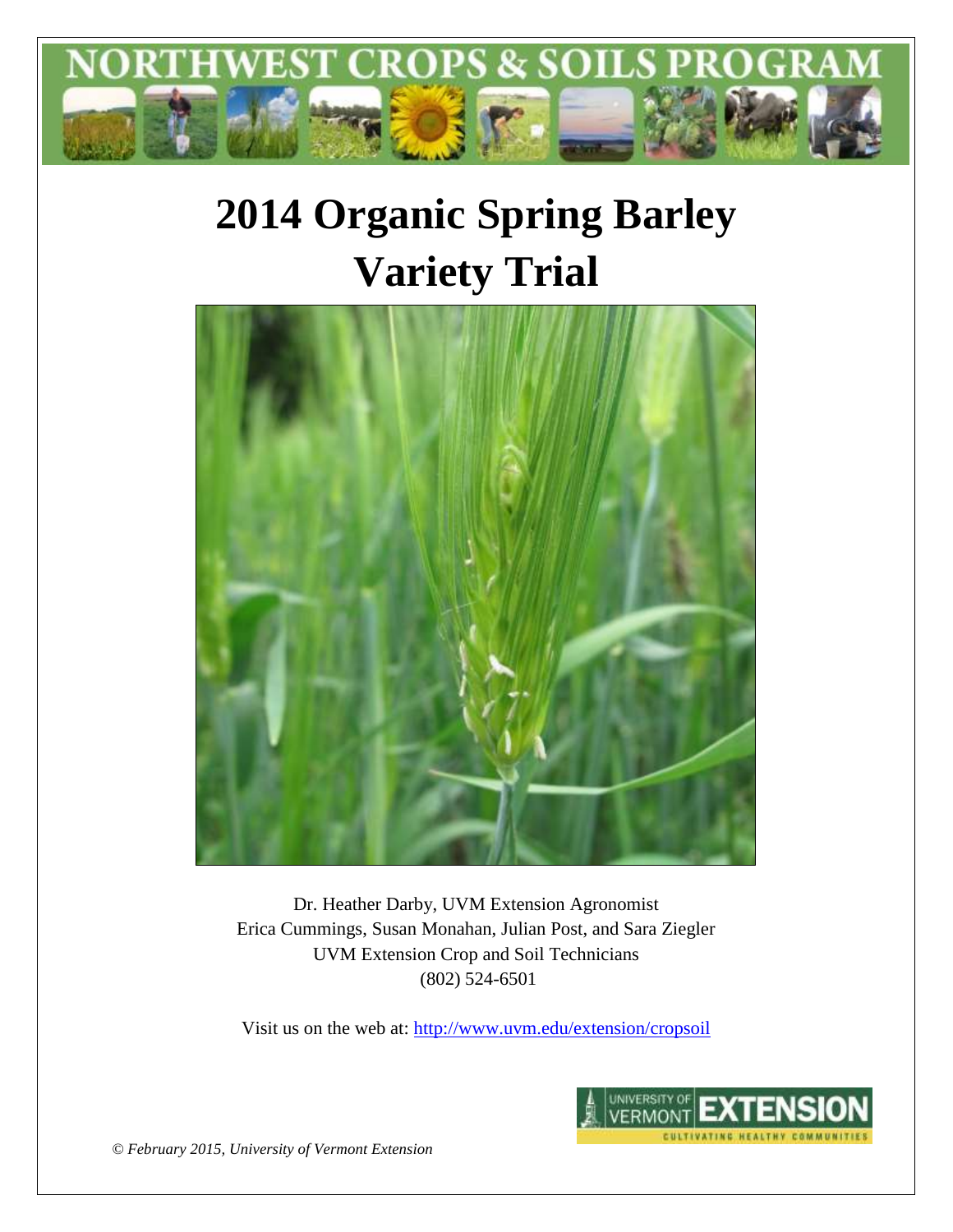## **2014 ORGANIC SPRING BARLEY VARIETY TRIAL Dr. Heather Darby, University of Vermont Extension heather.darby[at]uvm.edu**

With the revival of the small grains industry in the Northeast and the strength of the locavore movement, craft breweries and distilleries have expressed an interest in sourcing local barley for malting. Malting barley must meet specific quality characteristics such as low protein content and high germination. Many farmers are also interested in barley as a concentrated, high-energy feed source for livestock. Depending on the variety, barley can be planted in either the spring or fall, and both two- and six-row barley can be used for malting. In 2012-2014, UVM Extension conducted a spring barley trial to evaluate the yield and quality of publicly available malting and feed barley varieties.

# **MATERIALS AND METHODS**

A spring barley variety trial was initiated at Borderview Research Farm in Alburgh, VT. The experimental plot design was a randomized complete block with four replications. The treatments were varieties, listed in Table 1. The varieties Valley Malt 1, 2, 3, 4, 5 and Hanna were heirloom barley.

| r ar m m / rivai gu, v r .      |             |                       |  |  |
|---------------------------------|-------------|-----------------------|--|--|
| <b>Spring barley</b><br>variety | <b>Type</b> | <b>Seed source</b>    |  |  |
| <b>Robust</b>                   | 6-row       | Albert Lea Seeds, MN  |  |  |
| <b>AC</b> Minoa                 | $2$ -row    | Semican, Canada       |  |  |
| Conlon                          | $2$ -row    | Albert Lea Seeds, MN  |  |  |
| <b>Full Pint</b>                | $2$ -row    | Oregon State          |  |  |
| Hanna                           | $2$ -row    | <b>USDA</b> Germplasm |  |  |
| Lacey                           | 6-row       | Albert Lea Seeds, MN  |  |  |
| Newdale                         | $2$ -row    | Semican, Canada       |  |  |
| <b>AC</b> Newport               | $2$ -row    | Semican, Canada       |  |  |
| Quest                           | $6$ -row    | Seedway, VT           |  |  |
| Rasmussen                       | $6$ -row    | Albert Lea Seeds, MN  |  |  |
| Valley Malt 1                   | unavailable | <b>USDA</b> Germplasm |  |  |
| Valley Malt 2                   | unavailable | <b>USDA</b> Germplasm |  |  |
| Valley Malt 3                   | unavailable | <b>USDA</b> Germplasm |  |  |
| Valley Malt 4                   | unavailable | <b>USDA</b> Germplasm |  |  |
| Valley Malt 5                   | unavailable | <b>USDA</b> Germplasm |  |  |

#### **Table 1. Fifteen spring barley varieties trialed at Borderview Research Farm in Alburgh, VT.**

All plots were managed with practices similar to those used by producers in the surrounding areas (Table 2). The previous crop planted at the site was sod. In April 2014, the field was disked and spike tooth harrowed to prepare for planting. The plots were seeded with a Great Plains NT60 Cone Seeder on 25- Apr at a seeding rate of 125 lbs  $ac^{-1}$  into a Benson rocky silt loam. Plot size was  $5'x 20'$ .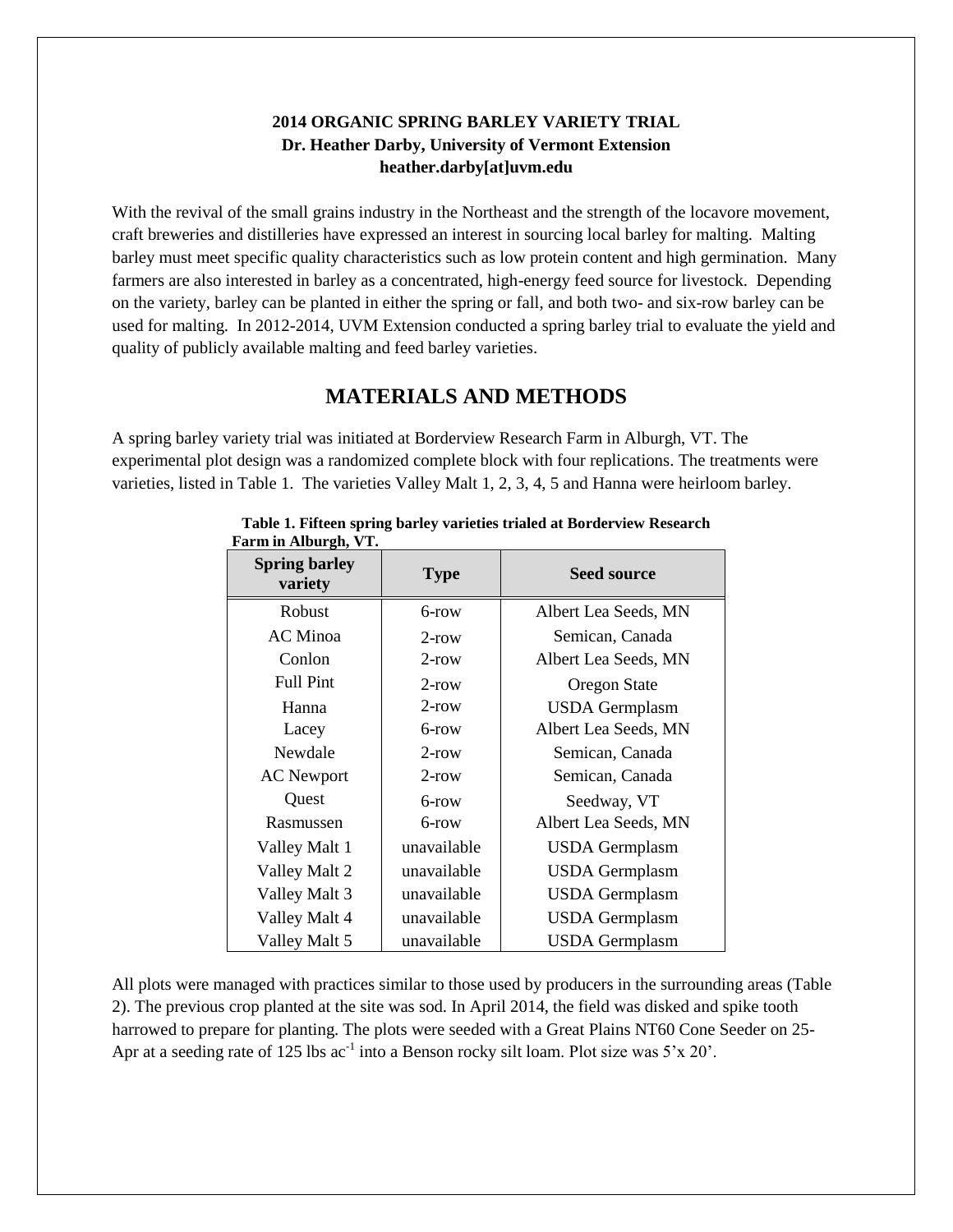| <b>Trial Information</b>      | <b>Borderview Research Farm</b><br>Alburgh, VT |  |  |  |
|-------------------------------|------------------------------------------------|--|--|--|
| Soil type                     | Benson rocky silt loam                         |  |  |  |
| Previous crop                 | sod                                            |  |  |  |
| Tillage operations            | Spring plow, disc, and spike tooth harrow      |  |  |  |
| Harvest area (ft)             | 5 x 20                                         |  |  |  |
| Row spacing (in)              | 6                                              |  |  |  |
| Seeding rate (lbs $ac^{-1}$ ) | 125                                            |  |  |  |
| Replicates                    | 4                                              |  |  |  |
| Planting date                 | $25-Apr$                                       |  |  |  |
| Harvest date                  | $4-Aug$                                        |  |  |  |

|  | Table 2. 2014 agronomic and trial information for spring barley variety trial. |  |  |  |  |
|--|--------------------------------------------------------------------------------|--|--|--|--|
|  |                                                                                |  |  |  |  |

Barley populations were measured by counting the number of plants in three 12 inch segments randomly throughout each plot on 2-Jun. Prior to harvest on 31-Jul, three plant heights were measured per plot, excluding the awns. A visual estimate of what percent a plot was lodged and the severity of lodging was recorded based on a visual rating with a  $0 - 5$  scale, where 0 indicates no lodging and 5 indicates severe lodging and a complete crop loss. On 4-Aug the plots were harvested using an Almaco SPC50 small plot combine. At the time of harvest grain moisture, test weight, and yield were calculated.

Following the harvest of spring barley, seed was cleaned with a small Clipper cleaner (A.T. Ferrell, Bluffton, IN). A one-pound subsample was collected to determine quality. Quality measurements included standard testing parameters used by commercial malt houses. Harvest moisture was determined for each plot using a DICKEY-john M20P moisture meter. Test weight was measured using a Berckes Test Weight Scale, which weighs a known volume of grain. Generally the heavier the barley is per bushel, the higher malting quality. The acceptable test weight for barley is 48 lbs per bushel. Once test weight was determined, the samples were then ground into flour using the Perten LM3100 Laboratory Mill, and were evaluated for crude protein content using the Perten Inframatic 8600 Flour Analyzer. In addition, falling number for all barley varieties were determined using the AACC Method 56-81B, AACC Intl., 2000 on a Perten FN 1500 Falling Number Machine. The falling number is related to the level of sprout damage that has occurred in the grain. It is measured by the time it takes, in seconds, for a stirrer to fall through a slurry of flour and water to the bottom of the tube. Falling numbers greater than 350 indicate low enzymatic activity and sound quality sample. A falling number lower than 200 indicates high enzymatic activity and poor quality. Deoxynivalenol (DON) analysis was analyzed using Veratox DON 5/5 Quantitative test from the NEOGEN Corp. This test has a detection range of 0.5 to 5 ppm. Samples with DON values greater than 1 ppm are considered unsuitable for human consumption. Percent germination was determined by incubating 100 seeds in 4.0 mL of water for 72 hours and counting the number of seeds that did not germinate. Each variety was done in duplicate.

All data was analyzed using a mixed model analysis where replicates were considered random effects. The LSD procedure was used to separate cultivar means when the F-test was significant ( $P < 0.10$ ). There were significant differences among the two locations for most parameters and therefore data from each location is reported independently.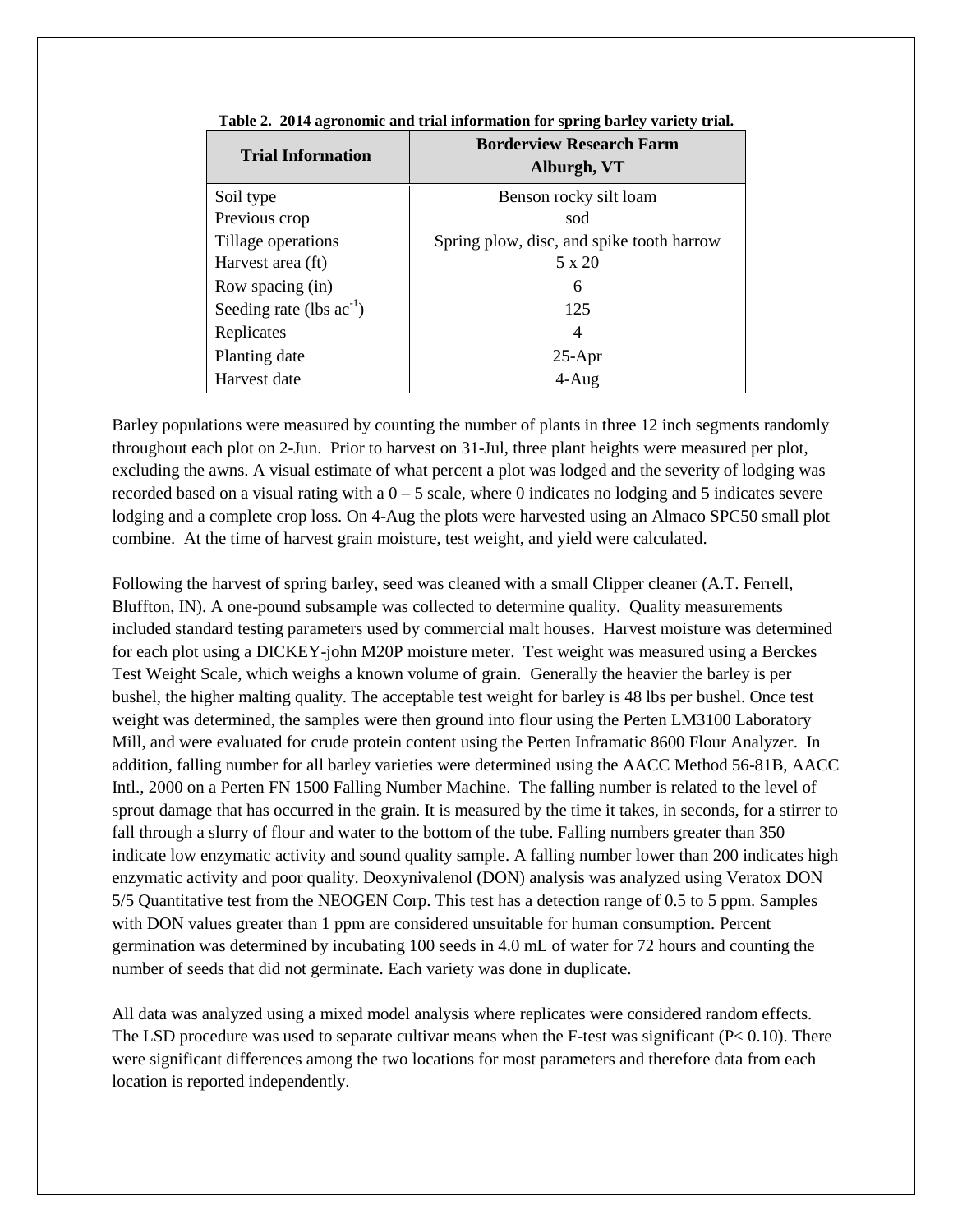Variations in yield and quality can occur because of variations in genetics, soil, weather, and other growing conditions. Statistical analysis makes it possible to determine whether a difference among varieties is real or whether it might have occurred due to other variations in the field. At the bottom of each table a LSD value is presented for each variable (e.g. yield). Least Significant Differences at the 10% level of probability are shown. Where the difference between two varieties within a column is equal to or greater than the LSD value at the bottom of the column, you can be sure in 9 out of 10 chances that there is a real difference between the two varieties. In the example below, variety A is significantly different from variety C, but not from variety B. The difference between A and B is equal to 725, which is less than the LSD value of 889. This means that these varieties did not differ in yield. The difference between A and C is equal to 1454, which is greater than the LSD value of 889. This means that the yields of these varieties were significantly different from one another. The asterisk indicates that variety B was not significantly lower than the top yielding variety.

| <b>Variety</b> | Yield |  |  |
|----------------|-------|--|--|
| A              | 3161  |  |  |
| B              | 3886* |  |  |
| C              | 4615* |  |  |
| LSD            | 889   |  |  |

# **RESULTS**

Seasonal precipitation and temperature recorded at weather stations in close proximity to the 2014 site are shown in Table 3. The growing season this year was marked by lower than normal temperatures in April, July, and August and higher than normal rainfall throughout the growing season (Apr-Aug). From April to August, there was an accumulation of 4510 Growing Degree Days (GDDs) in Alburgh which is 53 GDDs below the 30 year average.

| Alburgh, VT                       | April   | May  | June | July    | August  |
|-----------------------------------|---------|------|------|---------|---------|
| Average temperature $(^{\circ}F)$ | 43.0    | 57.4 | 66.9 | 69.7    | 67.6    |
| Departure from normal             | $-1.80$ | 1.00 | 1.10 | $-0.90$ | $-1.20$ |
|                                   |         |      |      |         |         |
| Precipitation (inches)            | 4.34    | 4.90 | 6.09 | 5.15    | 3.98    |
| Departure from normal             | 1.52    | 1.45 | 2.40 | 1.00    | 0.07    |
|                                   |         |      |      |         |         |
| Growing Degree Days (base 32°F)   | 330     | 789  | 1041 | 1171    | 1108    |
| Departure from normal             | $-53.9$ | 32.8 | 27.3 | $-26.9$ | $-30.9$ |

**Table 3. Temperature and precipitation summary for Alburgh, VT, 2014.**

Based on weather data from a Davis Instruments Vantage Pro2 with WeatherLink data logger. Historical averages are for 30 years of NOAA data (1981-2010) from Burlington, VT.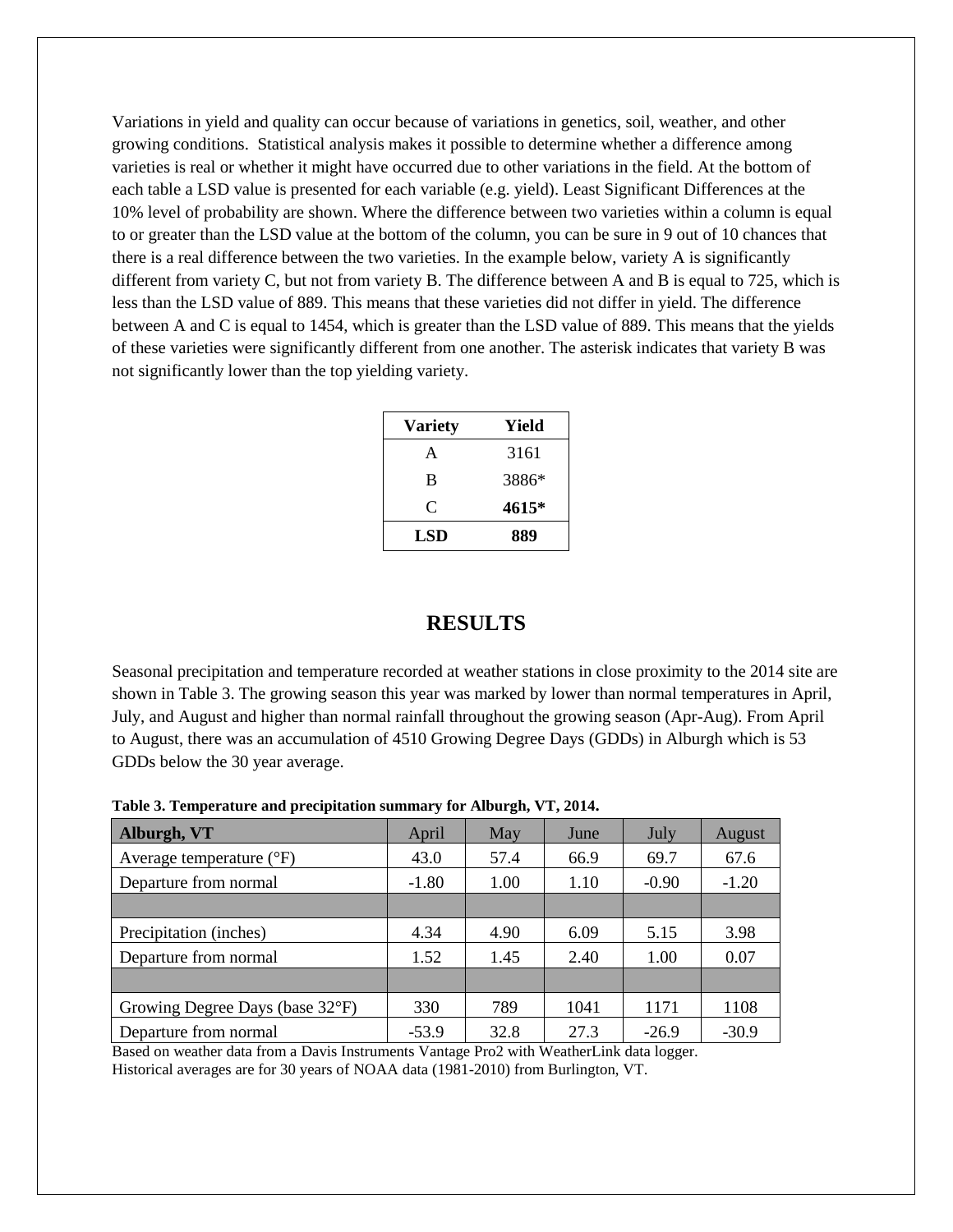Plant populations were not significantly different between varieties (Table 4). The highest plant population was Valley Malt 2 with 388 plant per  $m^2$ , and Hanna had the lowest population, 237 plants per m<sup>2</sup>. Plant heights, percent lodging, and lodging severity were significantly different among varieties. The tallest variety was Valley Malt 5 at 31.9 inches. Other tall varieties included; Hanna, Valley Malt 4, Valley Malt 1, and Quest. There were six varieties; Robust, AC Minoa, Lacey, Newdale, Quest, and Rasmussen that had no reported lodging. The variety with the highest percent of lodged plants was Valley Malt 4 (82.5%) with a severity of 1.25.

| <b>Variety</b>    | <b>Plant</b><br>population | <b>Plant</b><br>height | Lodging | <b>Severity</b> |  |
|-------------------|----------------------------|------------------------|---------|-----------------|--|
|                   | m <sup>2</sup>             | inches                 | $\%$    | $(0-5)$         |  |
| Robust            | 318                        | 26.8                   | $0.00*$ | $0.00*$         |  |
| <b>AC</b> Minoa   | 305                        | 26.7                   | $0.00*$ | $0.00*$         |  |
| Conlon            | 316                        | 24.2                   | 35.0    | 1.75            |  |
| <b>Full Pint</b>  | 316                        | 17.2                   | 37.5    | 1.25            |  |
| Hanna             | 237                        | $31.0*$                | 50.0    | 1.25            |  |
| Lacey             | 366                        | 22.9                   | $0.00*$ | $0.00*$         |  |
| Newdale           | 357                        | 22.7                   | $0.00*$ | $0.00*$         |  |
| <b>AC</b> Newport | 319                        | 24.0                   | $17.5*$ | 2.25            |  |
| Quest             | 355                        | 28.8*                  | $0.00*$ | $0.00*$         |  |
| Rasmussen         | 350                        | 21.2                   | $0.00*$ | $0.00*$         |  |
| Valley Malt 1     | 267                        | $29.0*$                | $10.0*$ | $0.25*$         |  |
| Valley Malt 2     | 388                        | 27.6                   | 35.0    | 2.00            |  |
| Valley Malt 3     | 296                        | 22.5                   | 67.5    | $0.75*$         |  |
| Valley Malt 4     | 361                        | $30.7*$                | 82.5    | 1.25            |  |
| Valley Malt 5     | 278                        | $31.9*$                | $2.50*$ | $0.25*$         |  |
| LSD(0.10)         | <b>NS</b>                  | 4.25                   | 27.2    | 1.00            |  |
| Trial Mean        | 322                        | 25.8                   | 22.5    | 0.73            |  |

**Table 4. 2014 Spring barley agronomic characteristics in Alburgh, VT.**

Values shown in **bold** are of the highest value or top performing.

 \* Barley varieties that are not significantly different than the top performing variety in a column are indicated with an asterisk. NS - no significant coefficients  $(P < 0.1)$ .

### **Spring Barley Yield and Quality:**

Varieties differed significantly in yield and quality (Table 5). The 2014 yields were lower than those in 2013 and 2012. The 2014 mean yield of 951 lbs  $ac^{-1}$ , was 1,190 lbs  $ac^{-1}$  less than the average yield in 2013 and  $1,847$  lbs  $ac^{-1}$  less than 2012 (Figure 1).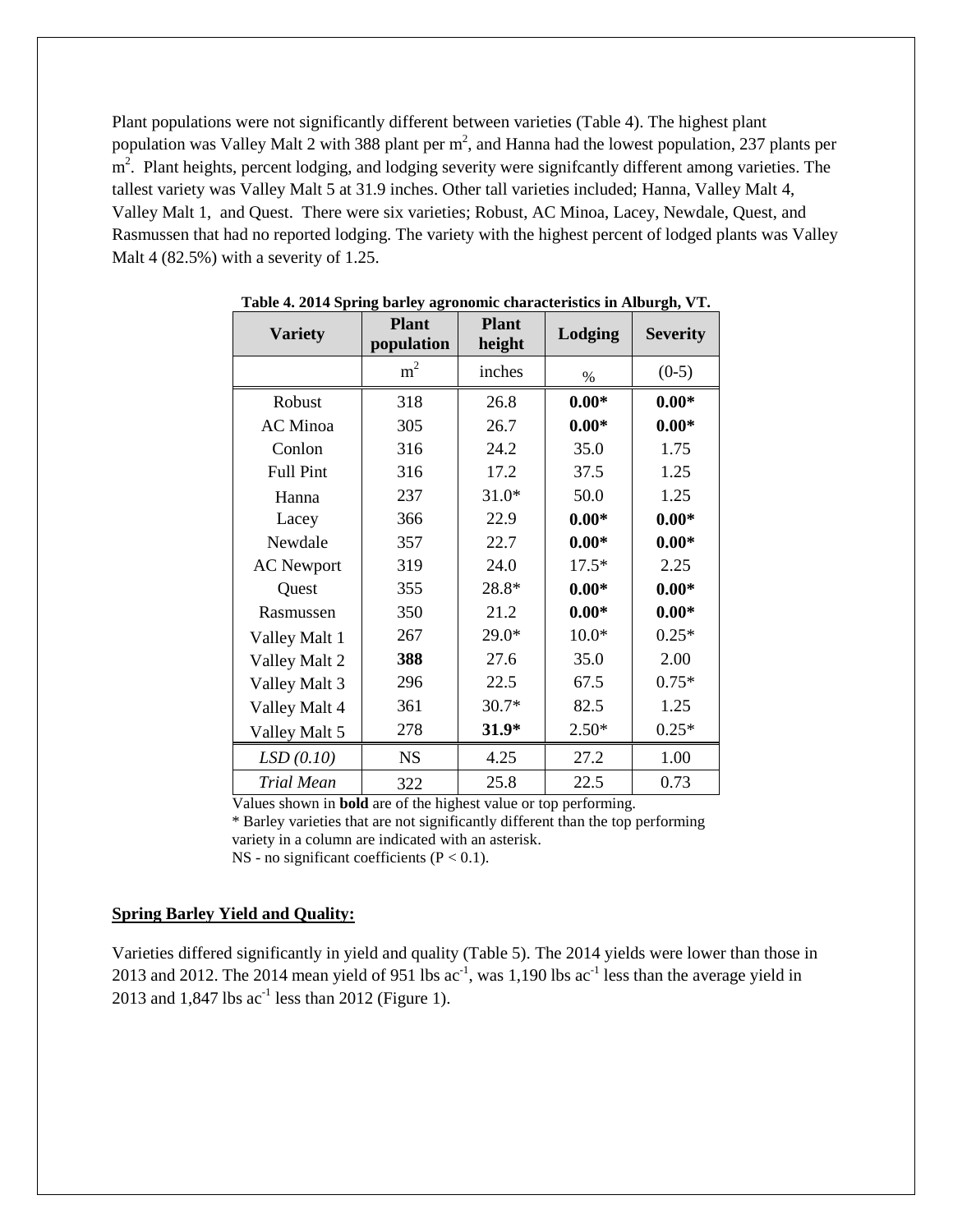

**Figure 1. Spring barley variety trial mean yield comparison for 2012-2014, Alburgh, VT**.

The highest yielding variety was AC Minoa  $(1,587 \text{ lbs} \text{ ac}^{-1})$ . Other high yielding varieties included; Rasmussen, Robust, Newdale, Quest, and Lacey (Figure 2). The lowest yielding variety was Conlon (341 lbs ac<sup>-1</sup>). Valley Malt 2 had the lowest moisture at harvest (6.00%). All fifteen varieties trialed had moistures below 14% at the time of harvest and therefore did not require any additional drying. AC Newport had the highest test weight of 47.8 lbs  $bu^{-1}$ . Other varieties with high test weights were AC Minoa and Valley Malt 5. However, none of the varieties met the desired barley test weight of 48 lbs per bushel.

Valley Malt 2 had the highest crude protein content at 13.5%, although only statistically different from Valley Malt 1(Table 5, Figure 2). Ten of the 15 varieties trialed had falling number s above 250 seconds (Figure 3). Valley Malt 5 had the highest falling number (351 seconds). Other varieties with high falling numbers include; Valley Malt 4, Valley, AC Minoa, Malt 2, and AC Newport. The variety with the lowest falling number, indicating sprouting damage, was Full Pint at 62 seconds. Five of the 15 spring barley varieties trialed were above the FDA's 1ppm limit for DON. The lowest DON level was Valley Malt 5 (0.30 ppm). Additonal varieties below 1ppm include; AC Minoa, Quest, Hanna, Full Pint, Robust, AC Newport, Valley Malt 1, Valley Malt 2, and Newdale. The germination rate vary widely between varieties. Only two varieties, Valley Malt 4 (95.5%) and Valley Malt 5 (95.5%), met industry malting standards (95% or above) for seed germination. The lowest germination was Full Pint (3.00%).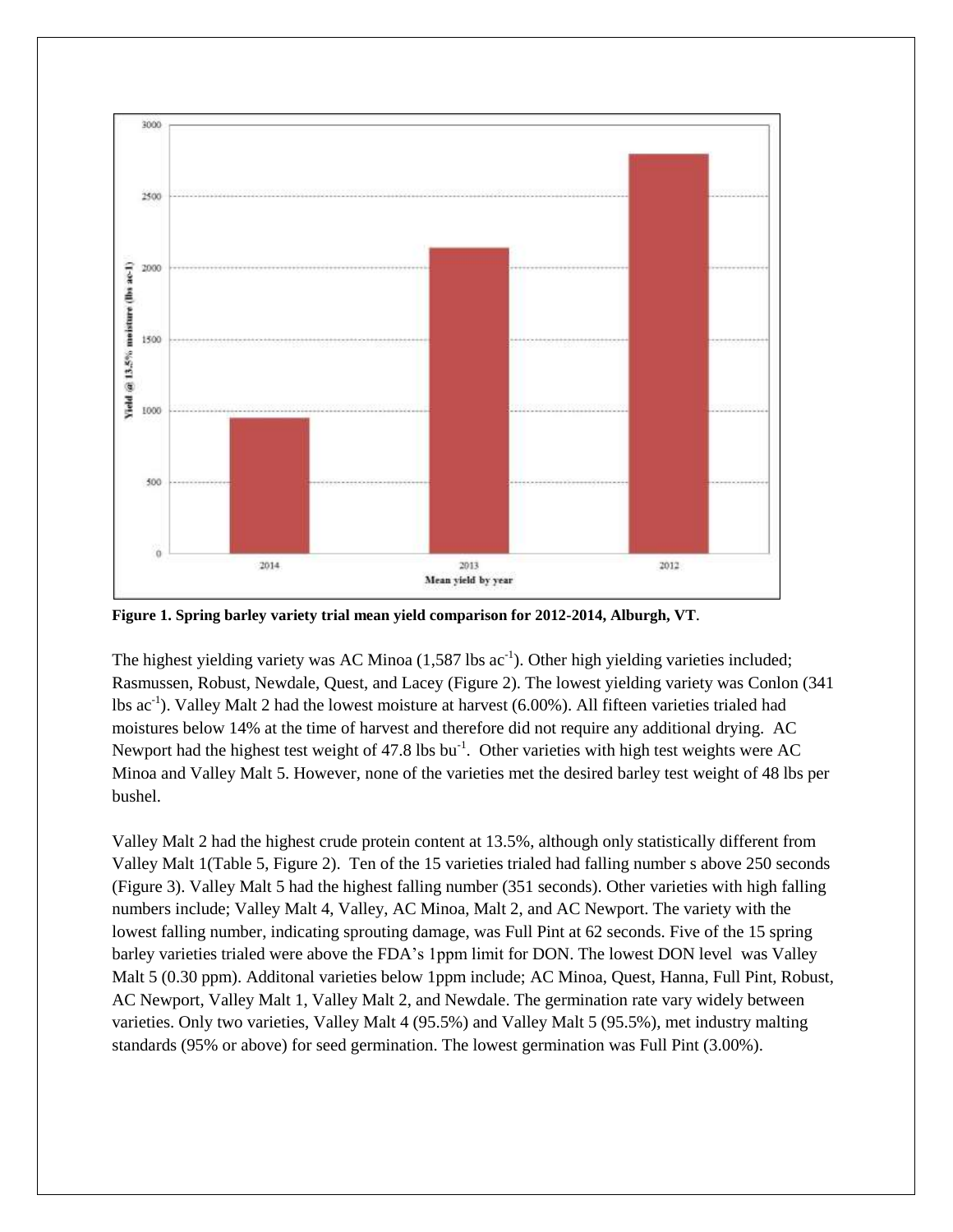| <b>Variety</b>    | <b>Yield</b><br>@13.5%<br>moisture | <b>Harvest</b><br>moisture | <b>Test</b><br>weight         | <b>Crude</b><br>protein<br>@ 12%<br>moisture | <b>Falling</b><br>number<br>@ 14%<br>moisture | <b>DON</b> | <b>Germination</b> |
|-------------------|------------------------------------|----------------------------|-------------------------------|----------------------------------------------|-----------------------------------------------|------------|--------------------|
|                   | $\text{lbs ac}^{-1}$               | $\%$                       | $\text{lbs}$ bu <sup>-1</sup> | $\%$                                         | seconds                                       | ppm        | $\%$               |
| Robust            | 1337*                              | 8.40                       | 43.1                          | 11.0                                         | 305                                           | 0.80       | 94.0               |
| AC Minoa          | 1587*                              | 13.1                       | $46.6*$                       | 11.5                                         | 336*                                          | $0.33*$    | 81.5               |
| Conlon            | 341                                | 12.9                       | 40.8                          | 9.83                                         | 228                                           | 1.07       | 75.0               |
| Full Pint         | 732                                | 11.1                       | 39.3                          | 11.1                                         | 62                                            | 0.77       | 3.00               |
| Hanna             | 572                                | 14.0                       | 42.8                          | 11.2                                         | 285                                           | 0.67       | 87.5               |
| Lacey             | 1054*                              | 10.0                       | 43.0                          | 10.5                                         | 291                                           | 1.13       | 86.5               |
| Newdale           | 1167*                              | 11.4                       | 41.1                          | 10.1                                         | 134                                           | 1.00       | 40.0               |
| <b>AC</b> Newport | 1019                               | 12.7                       | 47.8*                         | 10.0                                         | 326*                                          | 0.83       | 90.0               |
| Quest             | 1125*                              | 9.10                       | 40.0                          | 10.9                                         | 288                                           | 0.63       | 85.0               |
| Rasmussen         | 1569*                              | 10.0                       | 43.4                          | 10.4                                         | 313                                           | 1.65       | 83.5               |
| Valley Malt 1     | 658                                | 9.50                       | 35.5                          | $13.1*$                                      | 270                                           | 0.87       | 80.5               |
| Valley Malt 2     | 813                                | $6.00*$                    | 31.1                          | $13.5*$                                      | 332*                                          | 0.97       | 82.0               |
| Valley Malt 3     | 404                                | $7.68*$                    | 27.5                          | 12.4                                         | 271                                           | 1.97       | 71.0               |
| Valley Malt 4     | 919                                | $7.48*$                    | 32.8                          | 12.5                                         | $341*$                                        | 1.17       | 95.5               |
| Valley Malt 5     | 973                                | 12.4                       | 44.8*                         | 12.7                                         | $351*$                                        | $0.30*$    | 95.5               |
| LSD(0.10)         | 541                                | 2.21                       | 3.02                          | 0.67                                         | 68.5                                          | 0.64       | NA                 |
| <b>Trial Mean</b> | 951                                | 10.4                       | 40.0                          | 11.4                                         | 275                                           | 0.95       | <b>NA</b>          |

**Table 5. Harvest and quality results for the 15 spring barley samples trialed in Alburgh, VT, 2014.**

Values shown in **bold** are of the highest value or top performing.

\* Barley varieties that are not significantly different than the top performing variety in a column are indicated with an asterisk.

NA - was not statistically tested.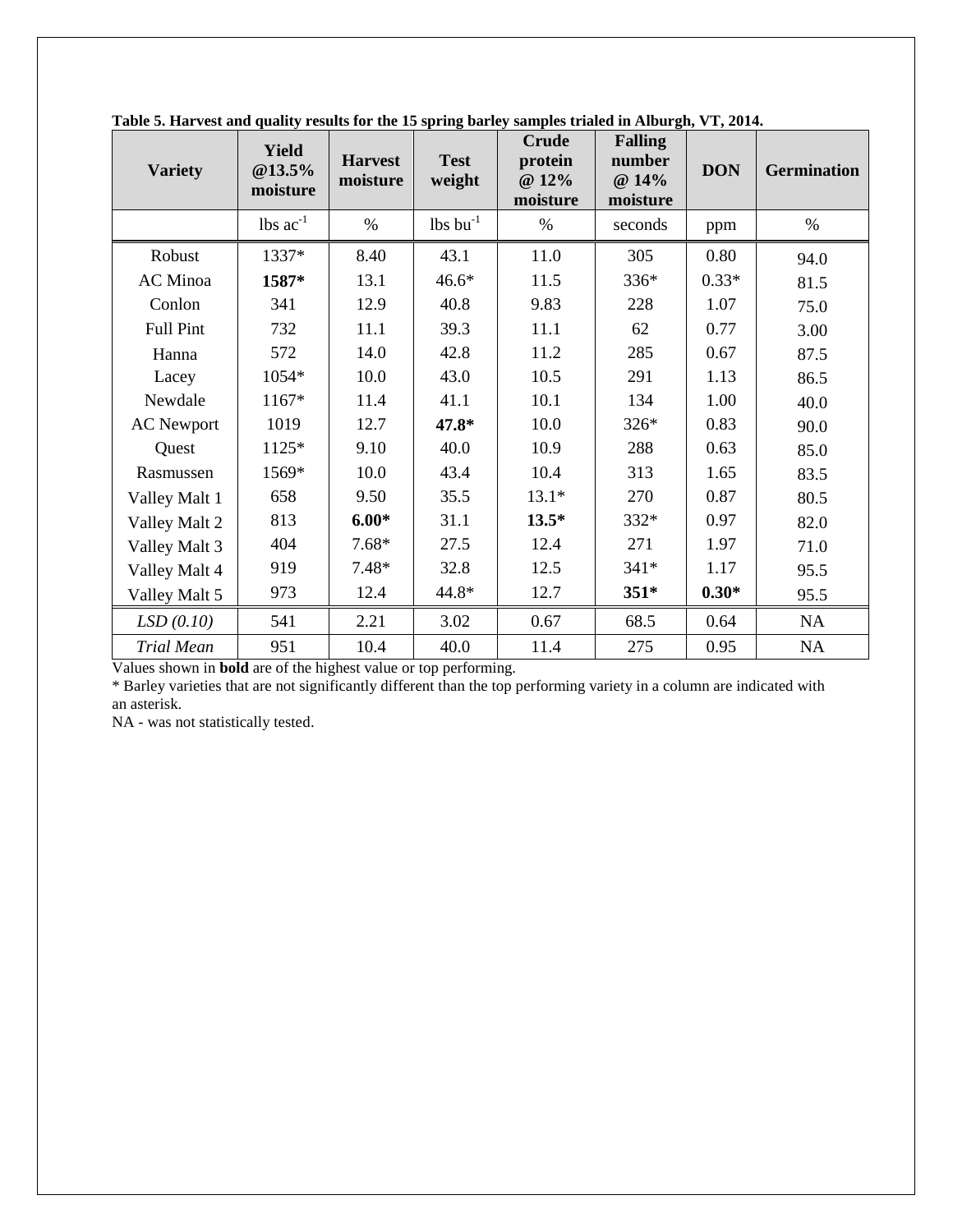

**Figure 2. Yield and crude protein for the 15 spring barley varieties trialed in Alburgh, VT.** Varieties with the same letter did not differ significantly.



**Figure 3. Falling number and germination comparison of the 15 spring barley varieties trialed, Alburgh, VT** Varieties with the same letter did not differ significantly.